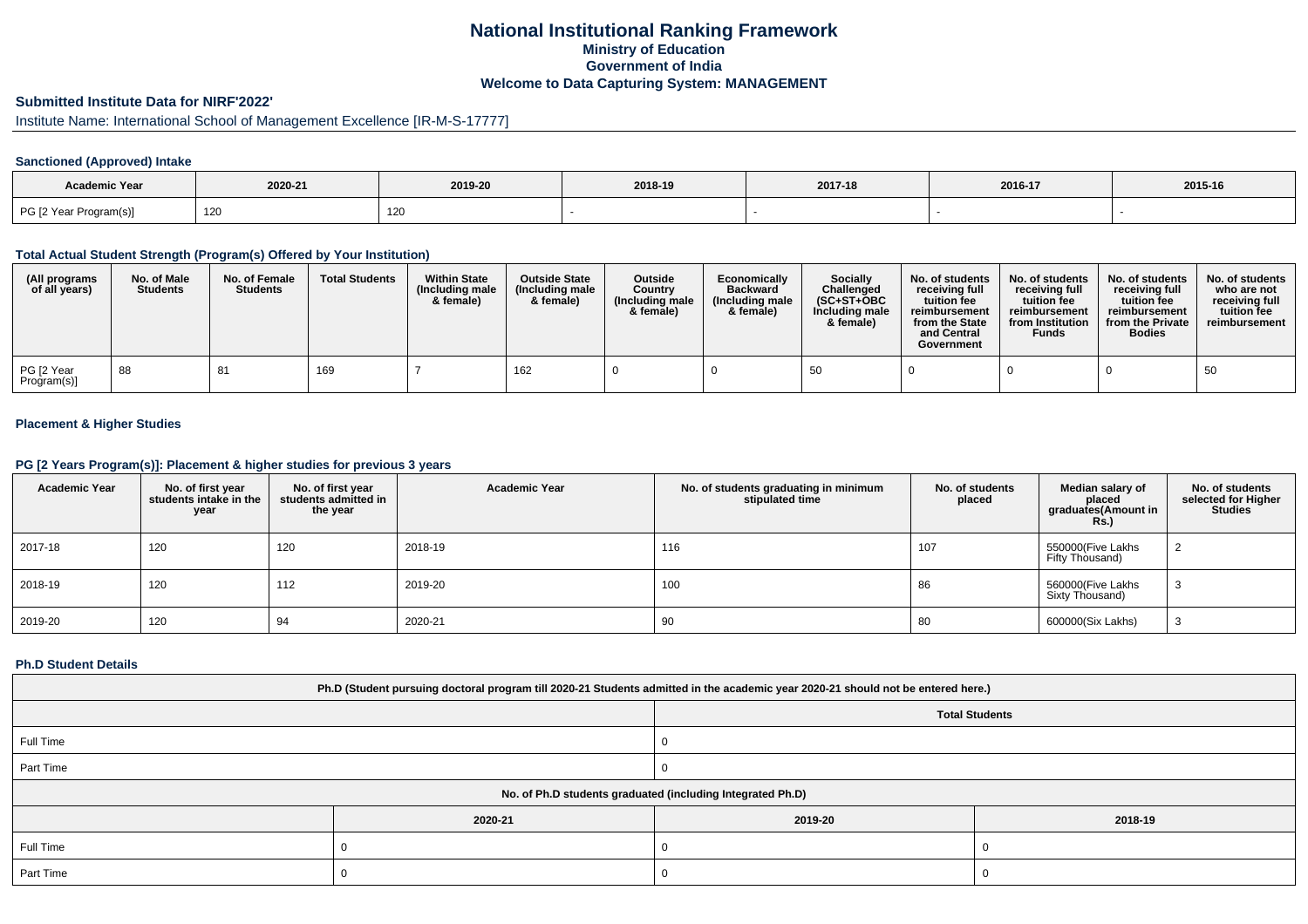#### **Financial Resources: Utilised Amount for the Capital expenditure for previous 3 years**

| <b>Academic Year</b><br>2020-21                                                                                                                                                |                                                                                | 2019-20                                                                                              | 2018-19                                                                        |  |
|--------------------------------------------------------------------------------------------------------------------------------------------------------------------------------|--------------------------------------------------------------------------------|------------------------------------------------------------------------------------------------------|--------------------------------------------------------------------------------|--|
|                                                                                                                                                                                | <b>Utilised Amount</b>                                                         |                                                                                                      | <b>Utilised Amount</b>                                                         |  |
|                                                                                                                                                                                |                                                                                | Annual Capital Expenditure on Academic Activities and Resources (excluding expenditure on buildings) |                                                                                |  |
| Library (Books, Journals and e-Resources only)                                                                                                                                 | 1727185 (Seventeen Lakhs Twenty Seven thousand one<br>hundred and eighty five) | 1800655 (Eighteen Lakhs Six hundred fifty five)                                                      | 2976328 (Twenty nine Lakhs Seventy six thousand three<br>hundred twenty eight) |  |
| Expenditure on setting up/upgradation of laboratory                                                                                                                            | 721779 (Seven Lakhs Twenty one thousand Seven hundred<br>Seventy nine)         | 679300 (Six Lakhs Seventy nine thousand Three hundred)                                               | 733580 (Seven Lakhs Thirty three thousand five eighty)                         |  |
| Other expenditure on creation of Capital Assets (For setting up<br>classrooms, seminar hall, conference hall, library excluding<br>expenditure on Land , Building, Roads etc.) | 2400135 (Twenty four Lakhs one hundred thirty five)                            | 2152081 (Twenty one Lakhs fifty two thousand eighty one)                                             | 1599522 (Fifteen Lakhs ninety nine thousand five hundred<br>twenty two)        |  |

### **Financial Resources: Utilised Amount for the Operational expenditure for previous 3 years**

| <b>Academic Year</b>                                                                                                              | 2020-21                                                      | 2019-20                                                       | 2018-19                                                       |  |
|-----------------------------------------------------------------------------------------------------------------------------------|--------------------------------------------------------------|---------------------------------------------------------------|---------------------------------------------------------------|--|
| <b>Utilised Amount</b>                                                                                                            |                                                              | <b>Utilised Amount</b>                                        | <b>Utilised Amount</b>                                        |  |
|                                                                                                                                   |                                                              | <b>Annual Operational Expenditure</b>                         |                                                               |  |
| Salaries (Teaching and Non Teaching staff)                                                                                        | 33295802 (Three Crores thirty two lakhs ninety five thousand | 32331693 (Three crores twenty three lakhs thirty one thousand | 28715981 (Two crores eighty seven lakhs fifteen thousand nine |  |
|                                                                                                                                   | eight hundred two)                                           | six hundred ninety three)                                     | hundred eighty one)                                           |  |
| Maintenance of Academic Infrastructure or consumables and                                                                         | 3987842 (Thirty nine Lakhs Eighty Seven thousand Eight       | 2157711 (Twenty one lakhs fifty seven thousand seven          | 4203305 (Forty two lakhs three thousand three hundred five)   |  |
| other running expenditures(excluding maintenance of hostels<br>and allied services, rent of the building, depreciation cost, etc) | hundred Forty two)                                           | hundred eleven)                                               |                                                               |  |
| Seminars/Conferences/Workshops                                                                                                    | 1318724 (Thirteen lakhs eighteen thousand seven hundred      | 1890168 (Eighteen lakhs ninety thousand one hundred sixty     | 1021816 (Ten lakhs twenty one thousand eight hundred          |  |
|                                                                                                                                   | twenty four)                                                 | eight)                                                        | sixteen)                                                      |  |

### **Sponsored Research Details**

| <b>Financial Year</b>                    | 2020-21               | 2019-20 | 2018-19 |
|------------------------------------------|-----------------------|---------|---------|
| Total no. of Sponsored Projects          |                       |         |         |
| Total no. of Funding Agencies            |                       |         |         |
| Total Amount Received (Amount in Rupees) | 93000                 |         |         |
| Amount Received in Words                 | Ninety three thousand | Zero    | Zero    |

## **Consultancy Project Details**

| <b>Financial Year</b>                    | 2020-21    | 2019-20    | 2018-19 |
|------------------------------------------|------------|------------|---------|
| Total no. of Consultancy Projects        |            |            |         |
| Total no. of Client Organizations        |            |            |         |
| Total Amount Received (Amount in Rupees) | 900000     | 500000     |         |
| Amount Received in Words                 | Nine Lakhs | Five lakhs | Zero    |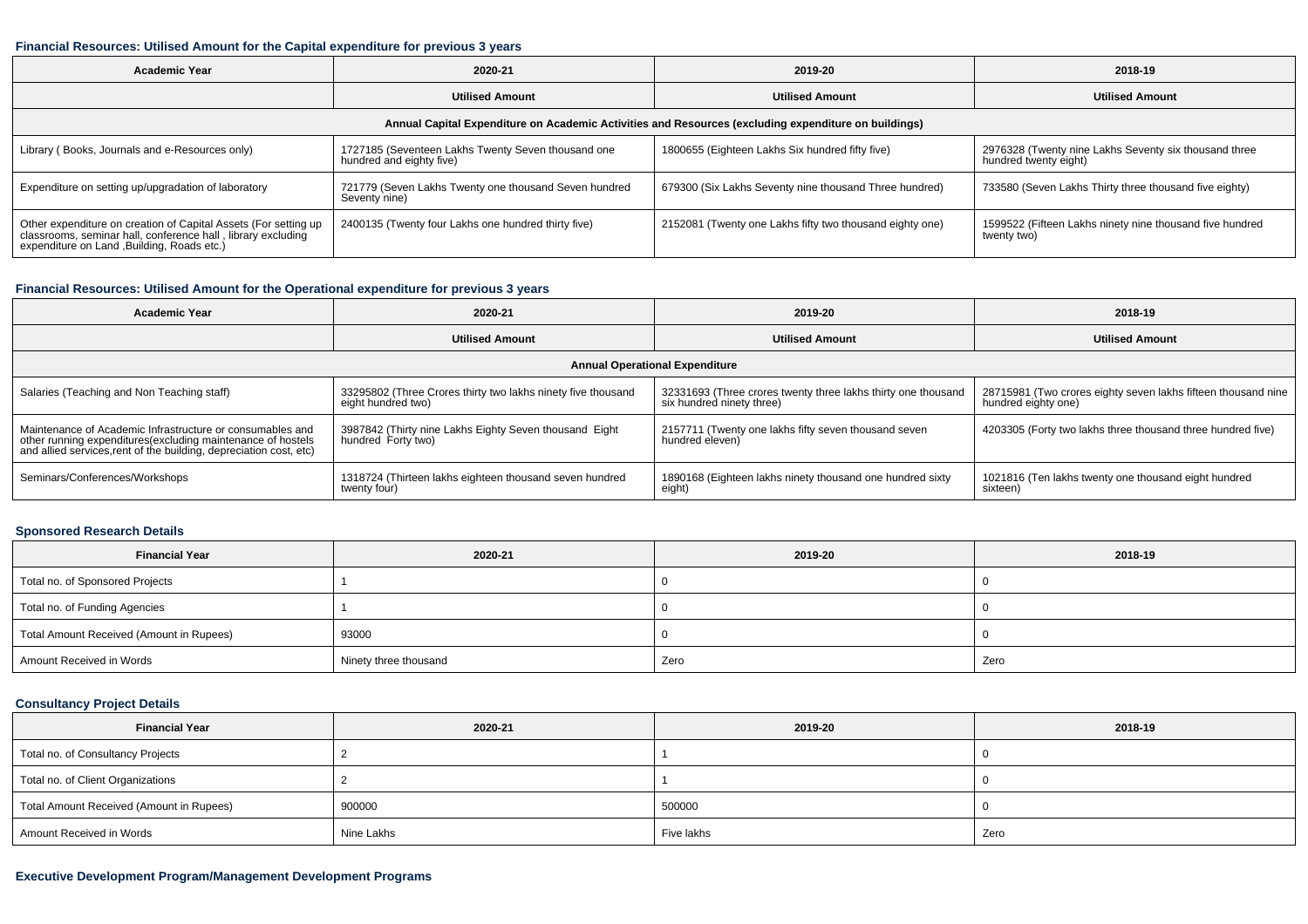| <b>Financial Year</b>                                                             | 2020-21                  | 2019-20                            | 2018-19 |
|-----------------------------------------------------------------------------------|--------------------------|------------------------------------|---------|
| Total no. of Executive Development Programs/ Management<br>Development Programs   | 10                       | 14                                 |         |
| Total no. of Participants                                                         | 155                      | 100                                |         |
| Total Annual Earnings (Amount in Rupees)(Excluding Lodging<br>& Boarding Charges) | 208000                   | 87500                              |         |
| Total Annual Earnings in Words                                                    | Two Lakhs eight thousand | Eighty Seven Thousand Five hundred | Zero    |

## **PCS Facilities: Facilities of physically challenged students**

| 1. Do your institution buildings have Lifts/Ramps?                                                                                                         | Yes, more than 80% of the buildings |
|------------------------------------------------------------------------------------------------------------------------------------------------------------|-------------------------------------|
| 2. Do your institution have provision for walking aids, including wheelchairs and transportation from one building to another for<br>handicapped students? | Yes                                 |
| 3. Do your institution buildings have specially designed toilets for handicapped students?                                                                 | Yes, more than 60% of the buildings |

## **Faculty Details**

| Srno           | <b>Name</b>               | Age | Designation                                         | Gender | Qualification | <b>Experience (In</b><br>Months) | <b>Currently working</b><br>with institution? | <b>Joining Date</b> | <b>Leaving Date</b>      | <b>Association type</b> |
|----------------|---------------------------|-----|-----------------------------------------------------|--------|---------------|----------------------------------|-----------------------------------------------|---------------------|--------------------------|-------------------------|
|                | <b>Nitin Garg</b>         | 46  | Dean / Principal /<br>Director / Vice<br>Chancellor | Male   | <b>MBA</b>    | 252                              | Yes                                           | 01-08-2014          | --                       | Regular                 |
| 2              | Pallavi Jain Garg         | 45  | <b>Assistant Professor</b>                          | Female | <b>PGDM</b>   | 84                               | Yes                                           | 01-08-2014          | $\overline{\phantom{a}}$ | Regular                 |
| 3              | S Shyam Prasad            | 64  | Professor                                           | Male   | Ph.D          | 492                              | Yes                                           | 01-08-2014          | ۰.                       | Regular                 |
| 4              | Sudindra V R              | 39  | <b>Assistant Professor</b>                          | Male   | <b>MBA</b>    | 192                              | Yes                                           | 22-06-2015          | $\overline{\phantom{a}}$ | Regular                 |
| 5              | Tanuj Garg                | 39  | <b>Assistant Professor</b>                          | Male   | <b>MBA</b>    | 144                              | Yes                                           | 01-08-2015          | ⊷.                       | Regular                 |
| 6              | Shampa Nandi              | 48  | Associate Professor                                 | Female | Ph.D          | 198                              | Yes                                           | 02-05-2016          | --                       | Regular                 |
| $\overline{7}$ | <b>Vivek Garg</b>         | 43  | <b>Assistant Professor</b>                          | Male   | M.S           | 150                              | Yes                                           | 01-08-2018          | --                       | Regular                 |
| 8              | <b>Shurlly Tiwari</b>     | 42  | <b>Assistant Professor</b>                          | Female | PGDBM         | 252                              | Yes                                           | 07-09-2016          | --                       | Regular                 |
| 9              | Ramesh Kumar<br>Murugesan | 35  | Associate Professor                                 | Male   | Ph.D          | 126                              | Yes                                           | 10-06-2019          | $\sim$                   | Regular                 |
| 10             | Vikku Agrawal             | 44  | <b>Assistant Professor</b>                          | Female | M.C.M.        | 258                              | Yes                                           | 06-01-2019          | --                       | Regular                 |
| 11             | Rony Kurien               | 58  | Dean / Principal /<br>Director / Vice<br>Chancellor | Male   | Ph.D          | 420                              | Yes                                           | 10-06-2019          | $\overline{\phantom{a}}$ | Regular                 |
| 12             | Sriram Prabhakar          | 49  | <b>Assistant Professor</b>                          | Male   | MBA           | 252                              | Yes                                           | 02-12-2019          | $\overline{\phantom{a}}$ | Regular                 |
| 13             | Shijimol E A              | 47  | <b>Assistant Professor</b>                          | Female | <b>MBA</b>    | 213                              | No                                            | 25-09-2019          | 15-05-2021               | Regular                 |
| 14             | Raja Sankaran             | 54  | Associate Professor                                 | Male   | Ph.D          | 360                              | Yes                                           | 01-06-2020          | $\overline{\phantom{a}}$ | Regular                 |
| 15             | MeenaKumari J             | 50  | Professor                                           | Female | Ph.D          | 288                              | Yes                                           | 01-06-2020          | $\overline{\phantom{a}}$ | Regular                 |
| 16             | Ravi Rangaswamy           | 54  | Professor                                           | Male   | Ph.D          | 372                              | Yes                                           | 06-08-2020          | $\overline{\phantom{a}}$ | Regular                 |
| 17             | Rajendra Desai            | 60  | <b>Assistant Professor</b>                          | Male   | M.S           | 432                              | Yes                                           | 01-03-2021          | $\mathbf{u}$             | Regular                 |
| 18             | Kiran Kumar K V           | 39  | <b>Assistant Professor</b>                          | Male   | <b>PGDBM</b>  | 204                              | Yes                                           | 19-04-2021          | $\overline{\phantom{a}}$ | Regular                 |